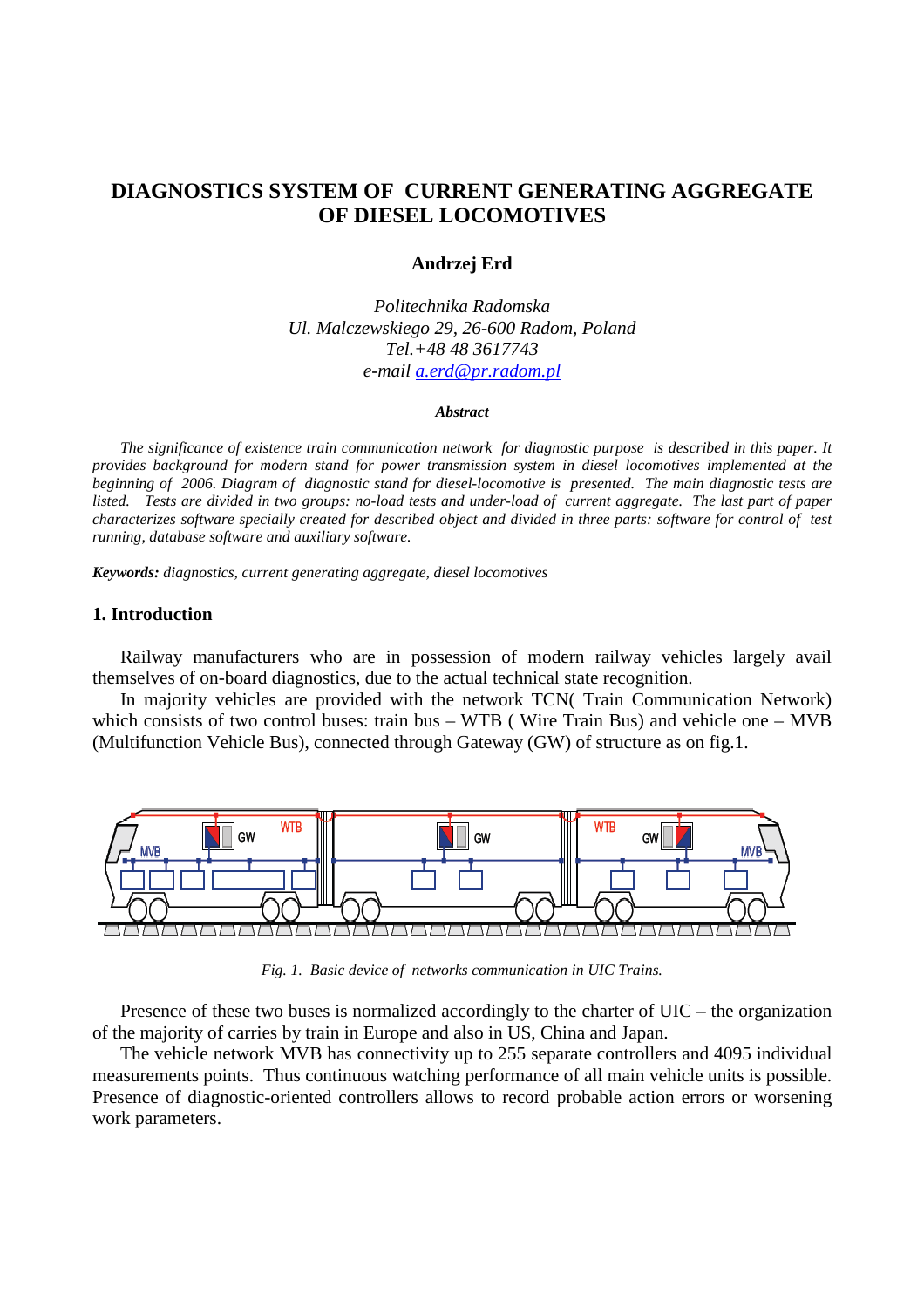

*Fig. 2 MVB - Standard communication interface for all kind of on-board equipment in locomotive* 

Unfortunately, the situation in Poland is quite different for complete lack of rolling-stock electronization.

The whole diagnostics has to be founded on periodical surveying effected on Railway Rolling Stock Works. Stand testing has to ensure the determination of technical condition for main vehicle units. In case of diesel locomotives the base block configuration of the vehicle is shown in fig. 3.



*Fig 3. Block diagram of diesel-locomotive, SS1..4 - Motor contactors*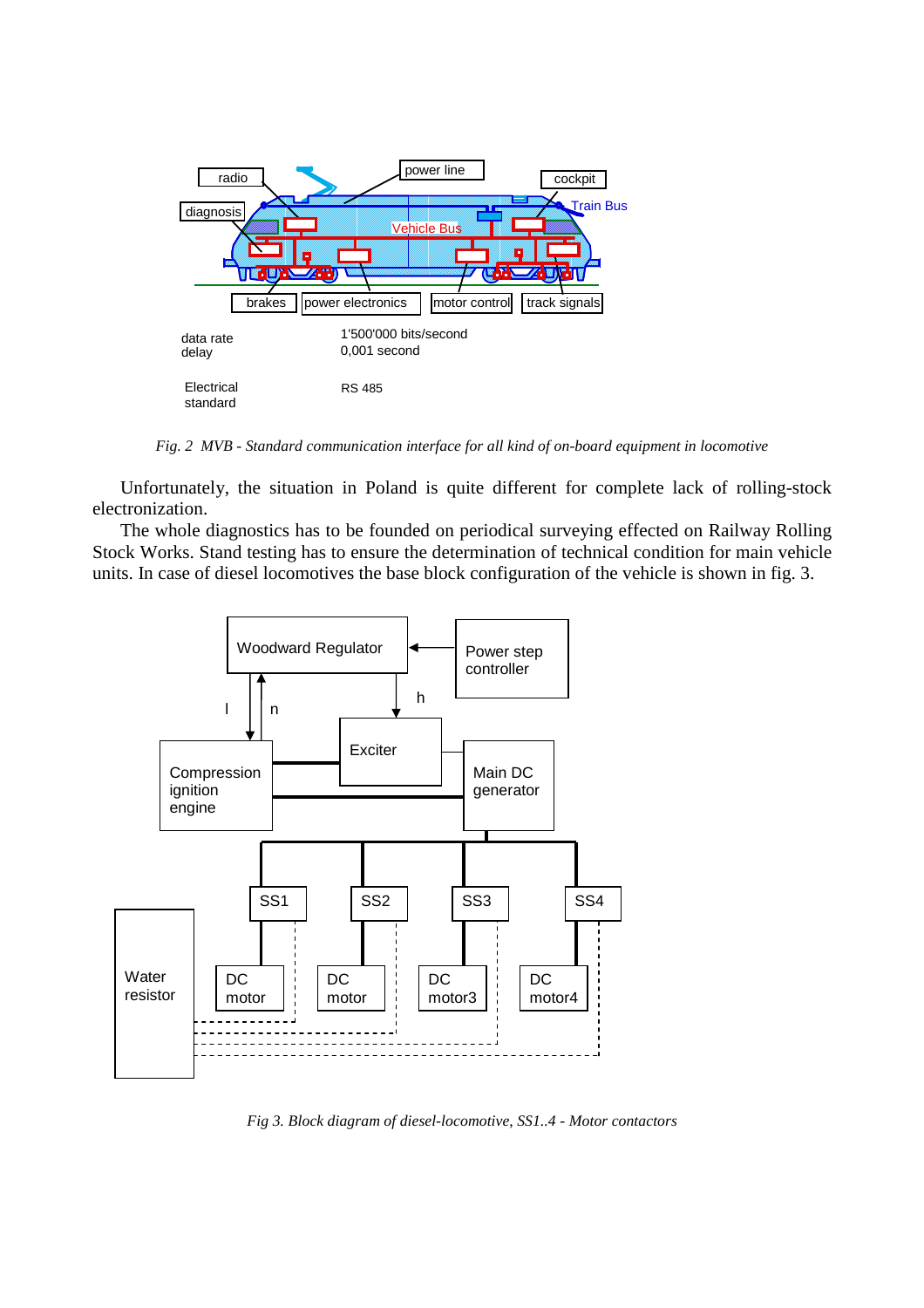### **2. Stand for power transmission system test**

The idea of diagnostic stand testing of diesel locomotives consists in disconnecting electrical driving motors and switching on the water resistor with power selected accordingly. Changes of a resistance of the water resistor allow to vary a quantity of load for current-generating aggregate which is the basic element of power transmission system being examined.

# **2.1. Stand construction**

In this paper one presents the stand being PKP CARGO property located on ground of Railway Rolling Stock Works in Warsaw. The stand is designed for diagnostic testing and adjustment of diesel locomotives.

With the object to make diagnostic investigations, driving motor contactors are disconnected. Instead, load leads are connected through high voltage cubicle and joined to the water resistor. Beside this a locomotive is equipped with additional sensors which allow to measure a number of nonelectric quantities.



*Fig.4. Diagram of diagnostic stand for diesel-locomotive* 

The sensors are multiplexed by a portable auxiliary cubicle and then directly joined to the measuring system. The sensors indicate, among other things, values of temperature of : ex-haust gas in cylinder, water, oil, fuel; rotational speed of : diesel engine shaft, turbo-compressor, fan; position of fuel charge controller, fuel charge quantity. For proper state evaluation, command of a number of electric quantities is required.

These quantities are first of all the following ones: main generator current and voltage, excitation current of main generator, exciter voltage, voltage of Woodward regulator.

Main parameters of data processing system are presented in tab.1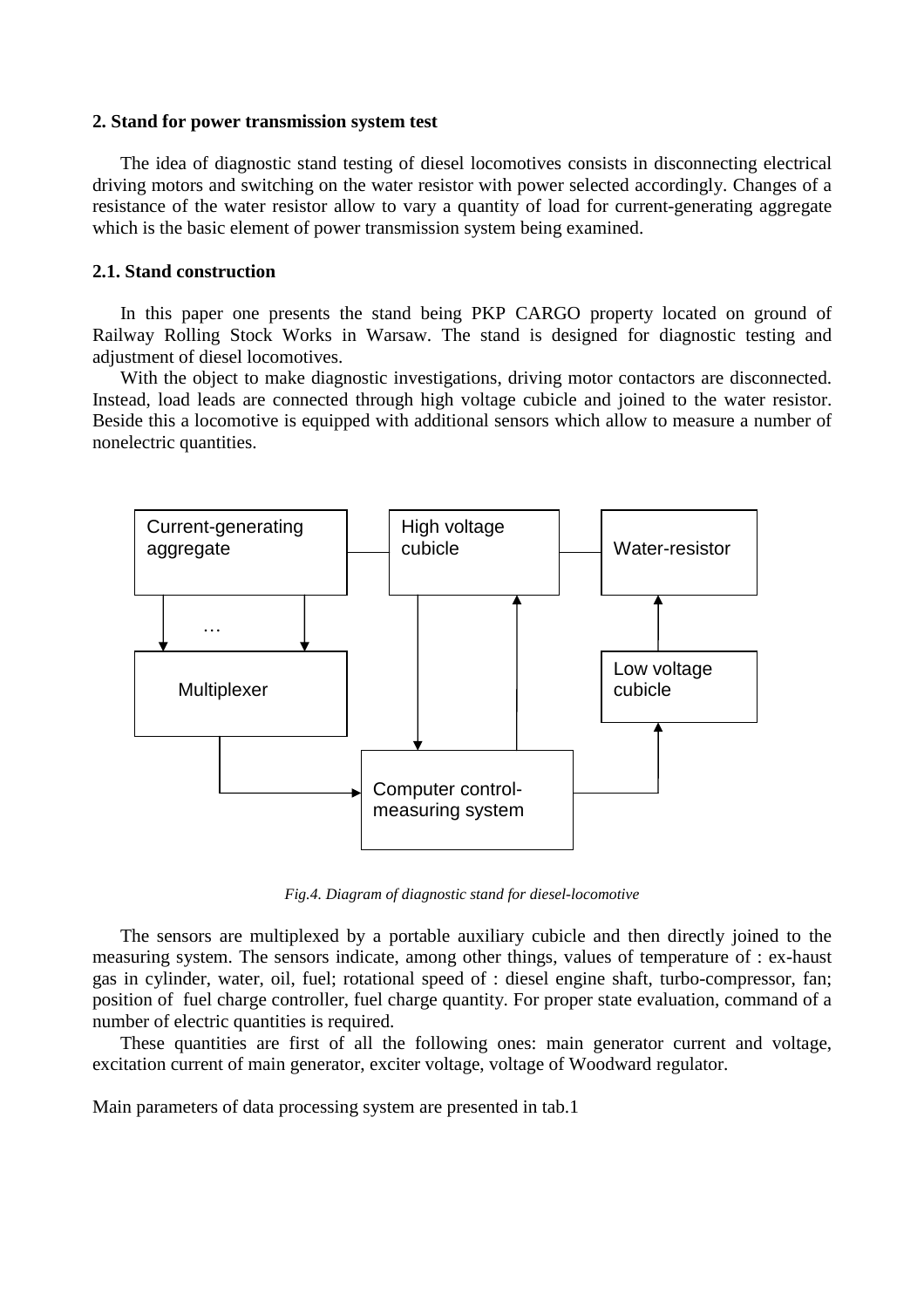| <b>Computer measuring system</b>    |                        |
|-------------------------------------|------------------------|
| Number of analog channels           | 80                     |
| AD converter resolution             | 16 bits                |
| Maximal frequency                   | 250 kS                 |
| Insulation voltage                  | 5 kV                   |
| <b>Measuring converters</b>         |                        |
| Number of voltage channels          | 4                      |
| Producer of converter               | <b>Knick Varitrans</b> |
| Model of converter                  | P <sub>27000</sub>     |
| Number of current channels          | 12                     |
| Producer of converter               | <b>LEM</b>             |
| Model of converter                  | PR 20, 200, 2000       |
| Number of pressure channels         | 32                     |
| Producer of converter               | <b>ZEPWN</b>           |
| Model of converter                  | CL1, CL5               |
| Number of temperature channels      | 19                     |
| Producer of converter               | <b>ZEPWN</b>           |
| Model of converter                  | CL61, CL62             |
| Number of displacement channels     | $\mathfrak{D}$         |
| Producer of converter               | <b>ZEPWN</b>           |
| Model of converter                  | CL70                   |
| Number of rotational speed channels | 3                      |
| Producer of converter               | <b>OPTOM</b>           |
| Model of converter                  | S50-PA-5C01-PP (PNP)   |

#### Tab. 1. Main parameters of computer measuring system

# **2.2. Diagnostic tests**

The basic task of diagnostic station software is to regulate the diagnostic test run. However because of practical considerations the station acts also as a regulation stand. In the case of unsuitable work detection of system, as for as it is possible, setting correction of regulating elements is done.

Locomotive tests are divided into following groups:

• No-load tests

a) control of main generator excitation

- b) control of stepping excitation
- c) control of disconnected-motor voltage
- Under-load tests:
	- a) outer characteristic control
	- b) shunter characteristic work control
	- c) regulation of shunting control
	- d) overload relay control
	- e) earth fault relay control
	- f) transient state characteristic
	- g) cooling system control regulation
	- h) diesel engine starting test
	- i) compression pressure measurement
	- j) fuel injection measurement
	- k) peak firing pressure measurement
	- l) measurement of exhaust gas emission
	- m) motive-power battery evaluation